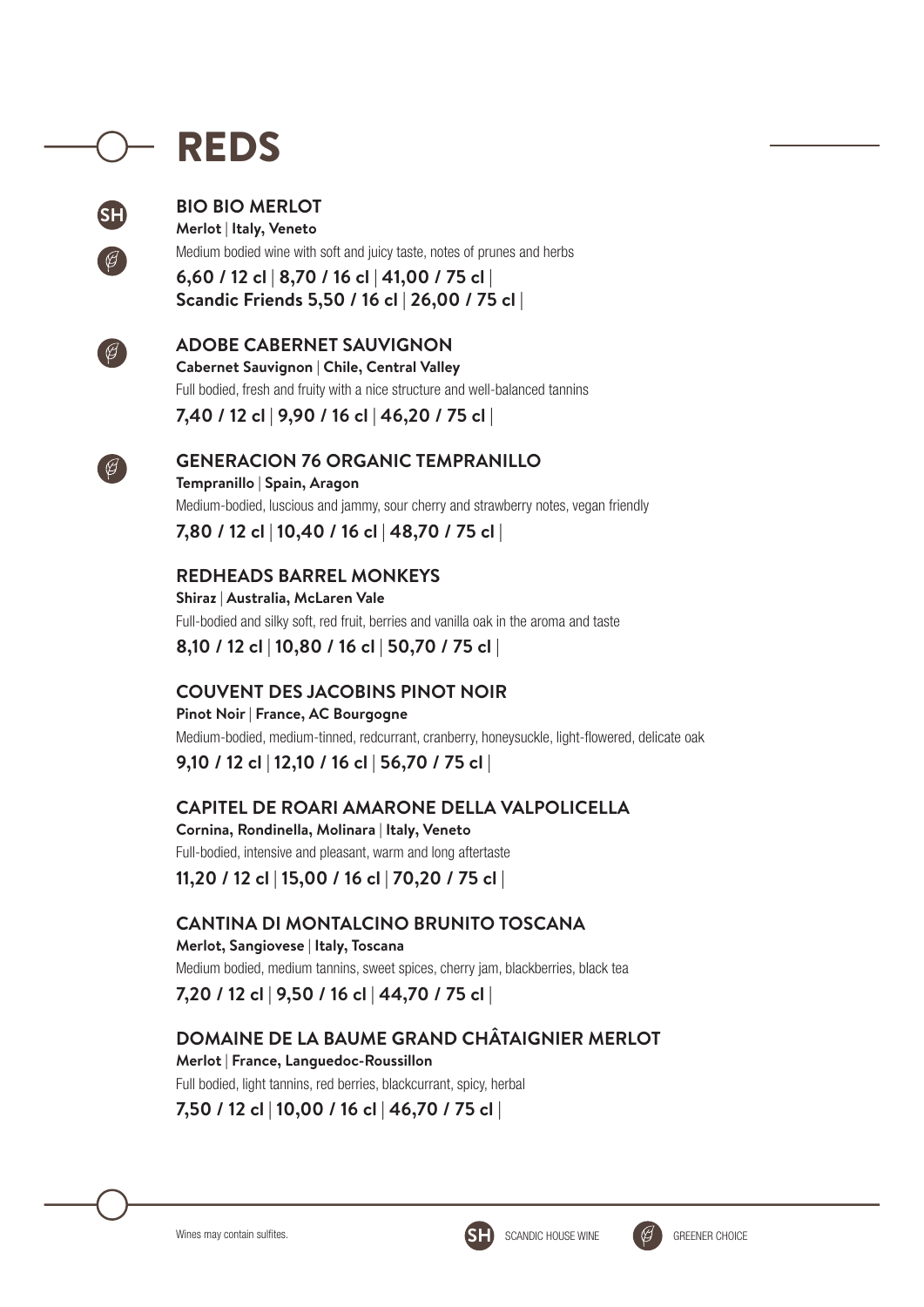## WHITES



#### **BIO BIO CHARDONNAY**

**Chardonnay | Italy, Veneto**  Fresh and dry white wine with flavors of ripe exotic fruits, citrus and flowers

**6,60 / 12 cl | 8,70 / 16 cl | 41,00 / 75 cl | Scandic Friends 5,50 / 16 cl | 26,00 / 75 cl |** 

**CESARI PINOT GRIGIO DELLE VENEZIE** 

**Pinot Grigio | Italy, Veneto** Dry, fresh, floral and well balanced with good length

**7,20 / 12 cl | 9,60 / 16 cl | 45,20 / 75 cl |** 



**DREISSIGACKER ORGANIC RIESLING Riesling | Germany, Rheinhessen**

Elegant and fresh acidity with taste of citrus fruits and nice minerality

**9,70 / 12 cl | 12,90 / 16 cl | 60,70 / 75 cl |** 

## **GRÜNER VELTLINER ZÖBINGER RESERVE**

**Grüner Veltliner | Austria, Kamptal DAC Reserve**  Dry, apple, citrus, grapefruit, pepper and mineral **10,20 / 12 cl | 13,60 / 16 cl | 63,70 / 75 cl |** 

## **CORAGEM CHARDONNAY**

**Chardonnay | Portugal, Lissaboa** Dry, acidic, fruity, citrus, minerality, floral, pleasant oakiness

**7,70 / 12 cl | 10,30 / 16 cl | 48,20 / 75 cl |** 



## **MENADE ORGANIC SAUVIGNON**

**Sauvignon Blanc | Spain, Rueda**  Dry, mineralic, high acidity, citrus fruits, exotic fruit, herbal, minerality, vegan friendly **9,20 / 12 cl | 12,30 / 16 cl | 57,70 / 75 cl |** 

## **HELLE RIVANER RIESLING**

**Rivaner, Riesling | Germany, Rheinhessen** Dry, high acidity, green apple, pear, peach, apricot, pineapple, citrus **6,60 / 12 cl | 8,80 / 16 cl | 41,20 / 75 cl |** 





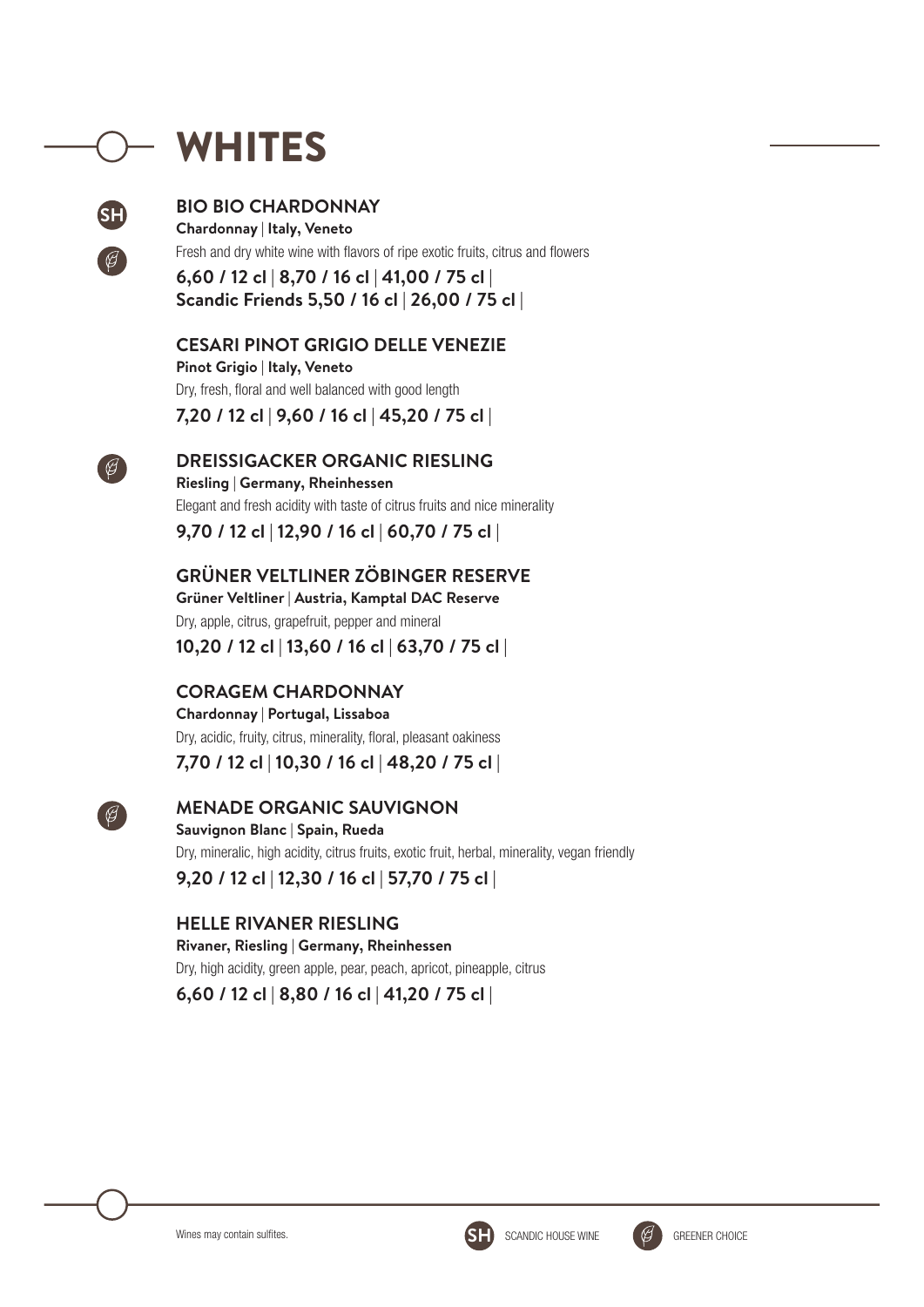# ROSÉ

**THAT´S NEISS PINK RIESLING Riesling, Pinot Noir | Germany, Pfalz** Semi-dry, sour, raspberry, light redcurrant, citrus and mineral **7,50 / 12 cl | 10,00 / 16 cl | 46,70 / 75 cl |** 

## BUBBLES



## **BIO BIO SPUMANTE Garganega, Ansonica | Italy, Veneto**

Dry taste profile with fresh and lively acidity, green apple, citrus and floral aromas **6,60 / 12 cl | 41,00 / 75 cl | Scandic Friends 26,00 / 75 cl |** 

#### **COL DE MEZ BRUT PROSECCO Glera | Italy, Valdobbiadene DOCG**

Dry, fruity, freshly acidic and good minerality, well balanced

**7,20 / 12 cl | 45,20 / 75 cl |** 



**SEGURA VIUDAS ORGANIC CAVA Macabeo, Parellada, Chardonnay | Spain, DO Cava** Very dry, high acidity, citrus, green apple, herbal, toasty notes, elegant

**7,20 / 12 cl | 45,20 / 75 cl |** 



## **PERLAGE AFRA PROSECCO ROSE**

**Glera, Pinot Nero | Italy, Veneto** Dry, fresh acidity, fruity, red berries, floral, creamy, balanced, vegan friendly **7,10 / 12 cl | 44,20 / 75 cl |** 



**CHAMPAGNE DE CASTELNAU BRUT RÉSERVE Chardonnay, Pinot Noir, Pinot Meunier | France, AOC Champagne** Dry, elegant, toasty and intensive **12,80 / 12 cl | 80,00 / 75 cl |** 



## **CHAMPAGNE LANSON GREEN LABEL ORGANIC Pinot Noir, Pinot Meunier, Chardonnay | France, Champagne**

Very dry, high acidity, lime, currants, green apple, minerality, marzipan **15,20 / 12 cl | 95,00 / 75 cl |**